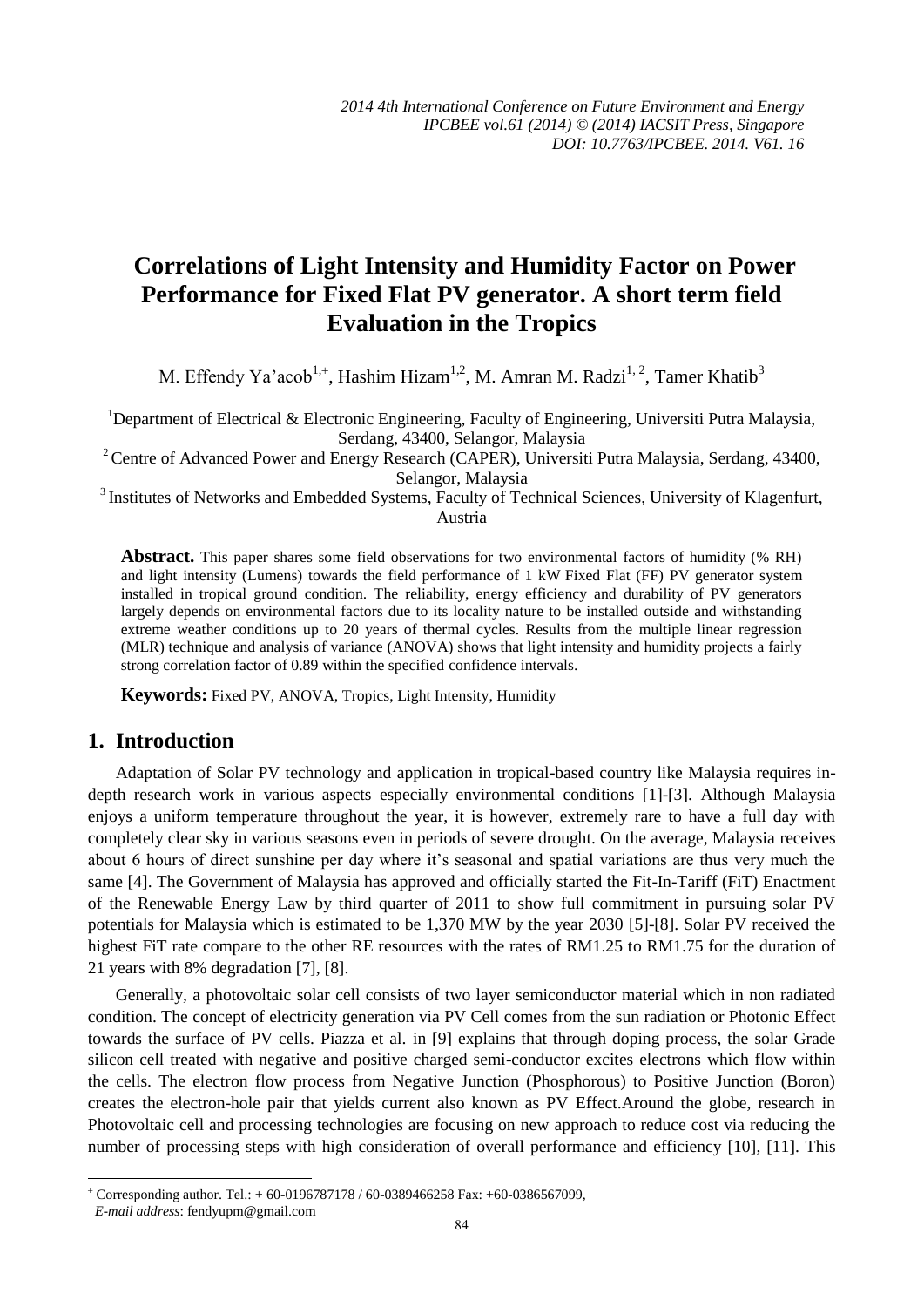trend is further continued for the durability and reliability testing procedures under the Standard Testing Conditions of IEC 61215 before it can be certified for public usage [12], [13].

The reliability, energy efficiency and durability of PV generators largely depends on environmental factors due to its locality nature to be installed outside and withstanding extreme weather conditions up to 20 years of thermal cycles. The PV modules deployed in tropical regions are exposed to a different set of environmental conditions where it poses several unique challenges for PV modules where high year-round humidity is the greatest threat to PV module durability, while high ambient temperatures and highly diffuse light conditions can negatively affect PV module output power [1]-[15]

The light intensity factor obviously correlates directly with the sun radiation as the main energy source for PV system but for humidity factor, it is inversely correlated. Recent study by [16], [17] have shown that power output efficiency from PV modules degrades with the increase in moisture content due to high percentage of surrounding humidity ingress with very high value of efficiency drop of 63 % for mono-Si PV modules which suffers from biased damp heat tests at 85 % relative humidity condition.

Koehl et al. in [18] highlights that water element is considered as an important degradation factor for PV-modules by causing hydrolysis of polymeric components, corrosion of glass and of metallic components like grids and interconnectors where from this condition, the type approval testing of Damp-Heat test and Frost-Thaw test under IEC standards is conducted to estimate the service life of a module. Humidity by means of moisture weakens the reliability of PV modules and this is largely related to the packaging process which could reflect delamination of encapsulant and warpage of PV cells [19]. This study projects some field observations for two environmental factors of humidity (% RH) and light intensity (Lumens) towards the field performance of 1 kW Fixed Flat PV generator system installed in tropical ground condition.

## **2. PV Generator Setup**

The Fixed Flat PV generator system shown in Figure 1 configures 12 units of CEEG 95W PV Modules with the characteristic of 95 W maximum power ( $P_{max}$ ), open circuit voltage ( $V_{oc}$ ) of 22.32 V, short circuit current  $(I_{\rm sc})$  of 5.52 A and cell efficiency of 17.5 %. The PV modules are customized in serial connections to produce the desired DC output power for grid-tied applications.



Fig. 1: Field setup of 1 kW Fixed Flat (FF) PV Generator system. Courtesy of Sichuan Zhonghan Solar Power Co. Ltd.

A unique platform interface for PV monitoring system is developed using Compact Reconfigurable Input Output Device (cRIO) embedded with LabVIEW programming to capture measurement from multiple sources and analyze visually in real-time and synchronize mode which is the crucial aspect for rapid fluctuating data flow. The specifications of the FF PV array, pre-calibrated Light Intensity and RH sensor are described in Table 1.

The correlation coefficient in the ANOVA test are used to measure the strength of the relationship between DC power (in kW), Humidity (in % RH) and light intensity (Lumen) with range between -1 to 1 as the degree of correlation. This approach shows how well trends in the predicted values follow trends in past actual values [20], [21]. It also measures the predicted values from a forecast model to "fit" with the real-life data and this can be written as correlation coefficient as in equation (1).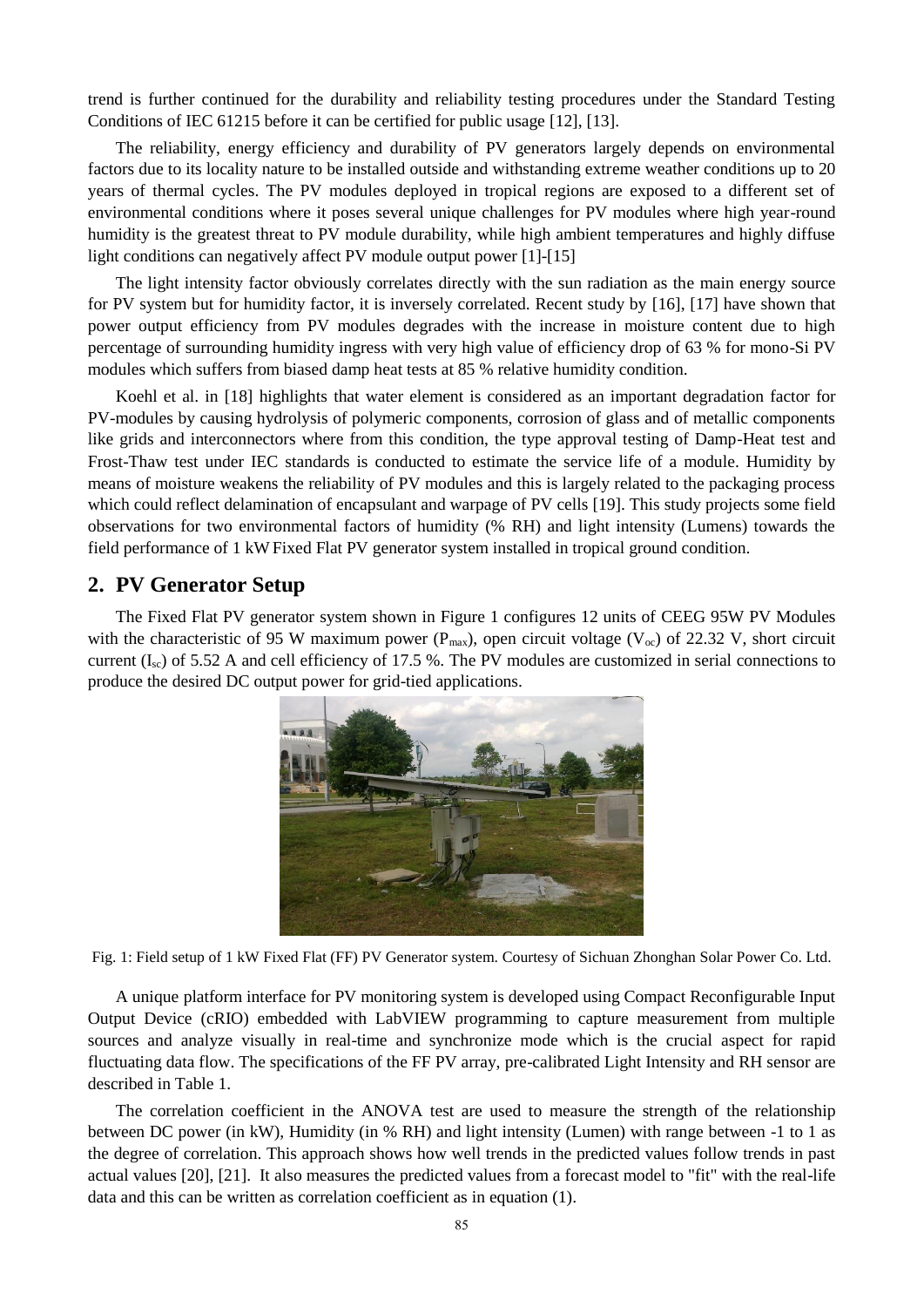$$
r = \frac{\sum (x_i - \overline{x})(y_i - \overline{y})}{\sqrt{\sum (x_i - \overline{x})^2} \sqrt{\sum (y_i - \overline{y})^2}}
$$
(1)

Table 1: Technical specifications of sensor unit and PV generator

| MSO Temperature and Humidity                                                                                                                                                                                                                                                                                                                                             | Fixed Flat PV array                                                                                                                                                                                                                                                                                                                                                                                                                                                                                                       |                                                                                                                                                                                                                                                               |  |
|--------------------------------------------------------------------------------------------------------------------------------------------------------------------------------------------------------------------------------------------------------------------------------------------------------------------------------------------------------------------------|---------------------------------------------------------------------------------------------------------------------------------------------------------------------------------------------------------------------------------------------------------------------------------------------------------------------------------------------------------------------------------------------------------------------------------------------------------------------------------------------------------------------------|---------------------------------------------------------------------------------------------------------------------------------------------------------------------------------------------------------------------------------------------------------------|--|
|                                                                                                                                                                                                                                                                                                                                                                          |                                                                                                                                                                                                                                                                                                                                                                                                                                                                                                                           | - Common Flat PV array<br>- Series connecting 12 units of<br>CEEG 95W Monocrystalline<br>module<br>- Built up Area: $3.6m \times 2.4m$<br>- Rated Power: 1 kW<br>$-V_{\text{oc}}$ : 22.5 V x 12 = 270 V <sub>dc</sub><br>$-I_{\rm sc}$ : 5.56 A <sub>de</sub> |  |
| - Temperature Range: -40 $\mathbb C$ to<br>+60 $\mathcal{C}$ (may be set to Fahrenheit)<br>- Temperature Resolution: $0.1 \text{ C}$<br>(may be set to Fahrenheit)<br>- Temperature Accuracy: $\pm 0.5$ °C<br>(may be set to Fahrenheit)<br>- Relative Humidity Range: 0 -<br>100%<br>- Relative Humidity Resolution:<br>1%<br>- Relative Humidity Accuracy: $\pm$<br>4% | - Power supply : 24V AC/DC (current<br>consumption max. 10mA)<br>- Sensor: Photodiode with glass case<br>- Measuring ranges : $0 - 100$ kLux<br>- Output : $4 - 20$ mA (active) or $0 - 10$ V<br>(linearised)<br>- Measuring error : 10 % of final value<br>- Enclosure : Plastic, material polyamide,<br>30% glass-globe-reinforced<br>- Dimensions: $72 \times 64 \times 39.4$ mm<br>- Protection Type : IP 65<br>- Standards : CE conformity,<br>electromagnetic compatibility (EN 61326,<br>EMC directive 2004/108/EC | $-P_{dc}: 1.5$ kW (rated at STC)<br>- Slanting angle: 7.6 degree<br>tilt angle facing $160^{\circ}$ South<br>- Open Rack system with Z-<br>strack / PV mounting<br>structure.                                                                                 |  |

The Multiple Linear Regression (MLR) projects a linearly correlated mathematical model *n* given observations can be denoted as equation (2) for general multiple linear function

$$
y_i = \beta_0 + \beta_1 x_{i1} + \beta_2 x_{i2} + \beta_3 x_{i3} + \varepsilon_i \text{ for } i = 1, 2, ..., n
$$
 (2)

The MLR technique observes the varying value of y by expressing the overall correlation as Data = Fit + Residual, where the β represents the Fit terminology and the ε for the residual or deviations of the observed and mean values of y. Daily samples of trend analysis for Humidity and Light Intensity for KLIA, Sepang, Malaysia weather station is shown in Figure 2. The sample duration is taken as daily mean from January 2012 until July 2013.



Fig. 2: Daily trend for mean ambient temperature and relative humidity. Source purchased from Meteorological Department of Malaysia.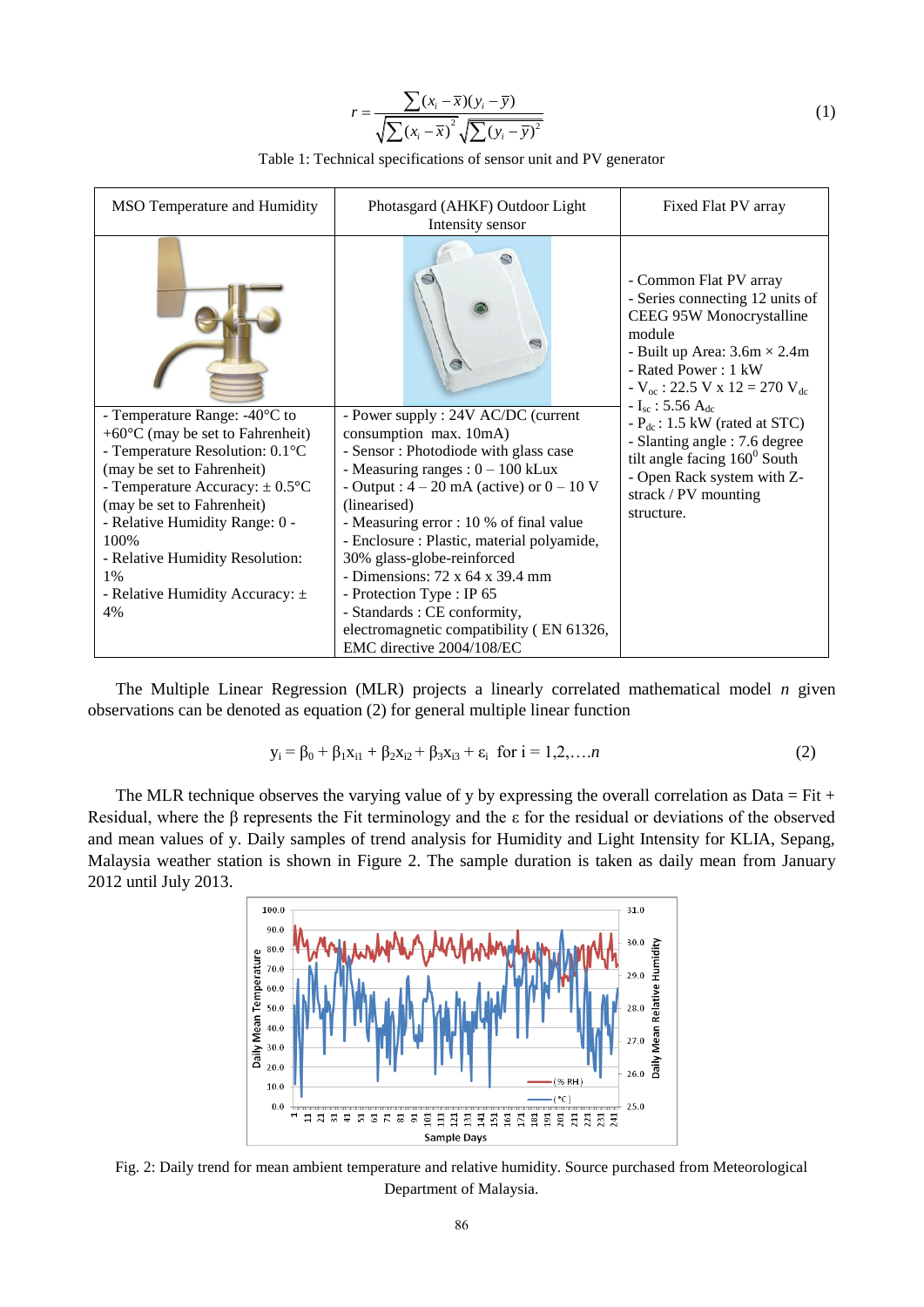## **3. Results and Discussion**

The data at site is observed based on 151 samples of 15 minute intervals in synchronize mode as shown in Figure 3 for light intensity and humidity. It is taken for approximately 10 hours each day from sun rise till sun set.



Fig. 3: Data of Light Intensity and Humidity vs DC power

The results from MLR and ANOVA test shows that strong correlation of  $R^2 = 0.89$  between the each factor of DC Power and variables of humidity and light intensity with fairly good regression fit within acceptable confidence interval range.

|  | Table 2: Correlation coefficients between dependant and indepandant factors |  |  |  |
|--|-----------------------------------------------------------------------------|--|--|--|
|  |                                                                             |  |  |  |

|                          | Humidity Intensity (%RH) | Light (Lumen) | $P$ (kW) |
|--------------------------|--------------------------|---------------|----------|
| Humidity Intensity (%RH) |                          |               |          |
| Light (Lumen)            | $-0.520224338$           |               |          |
| $P$ (kW)                 | -0.371401293             | 0.628305271   |          |

An increase of 10 % RH results in reduction of 5.2 lumens of light intensity and it flows the same with DC power with reduction of 3.7 kW for every increment of the RH as shown in Table 2. For a tropical base ground condition, more than 90 % of RH reflects the condition of heavy rain and thick cloudy sky with very high moisture content. From the linear correlation approach a unique mathematical model for DC Power ( $P_{dc}$ ) can be denoted as

 $P_{dc}$  (kW) = 0.63\* Light Intensity (Lumen) – 0.37\*Humidity (% RH) (3)

### **4. Conclusions**

The study confirms the fact that the power generated from PV modules correlates directly with the increase of light intensity by the factor of 0.63 and inversely correlated with humidity ingress by the factor of 0.37. This finding is especially important for PV manufacturer and installer as to forecast the energy generation and load consumption for PV generators installed in the tropics.

#### **5. Acknowledgements**

The author would like to thank Sichuan Zhonghan Solar Power Co. Ltd for the generous support on setting up the PV Pilot Plant, assisting in data monitoring and analysis and sharing of technologies throughout the research process. Furthermore, we delegate our thanks to the Research Management Centre (RMC), Universiti Putra Malaysia for the approval of research funding under the Project Matching Grant (Vote no: 9300400) and Ministry of Higher Education, Malaysia for the approval of Exploratory Research Grant Scheme (ERGS Vote no : 5527132).

## **6. References**

- [1] Ye, J., Ding, K., Reindl, T., & Aberle, A. G. (2013). Outdoor PV module performance under fluctuating irradiance conditions in tropical climates. *Energy Procedia, 33*(0), 238-247.
- [2] Jiaying Ye, Reindl, T., & Luther, J. (2012). Seasonal variation of PV module performance in tropical regions.